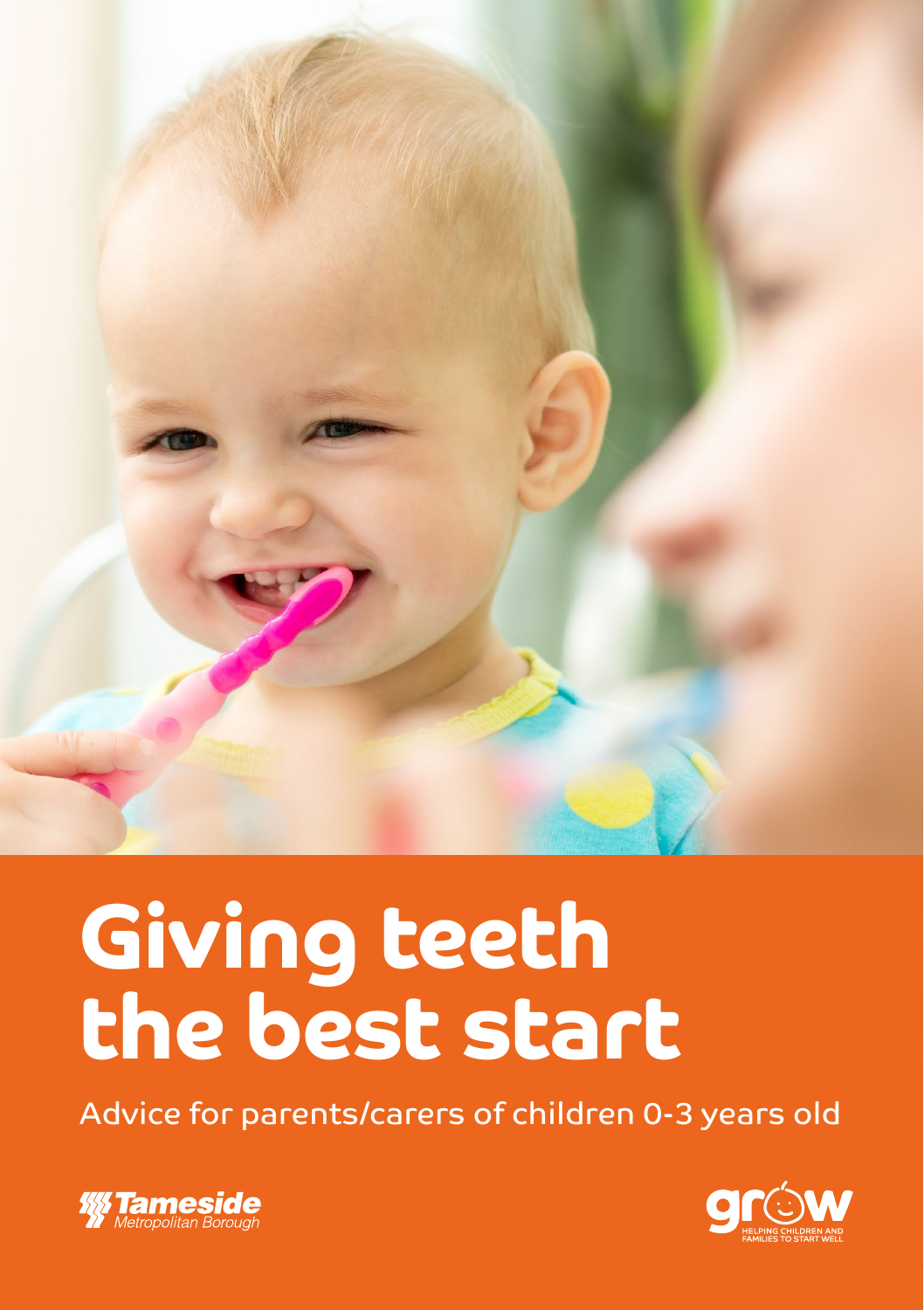Congratulations on your new baby. It is an exciting time for all the family with lots of new responsibilities to think about. Caring for your childs teeth is just one of them and it's never too early to start thinking about establishing a good oral health routine. These top tips can get your child off to the best start and achieve a healthy smile that will last a lifetime.

#### Breastfeeding

Breastfeeding has lots of benefits for both mum and baby. Breastfed babies experience less tooth decay and breastfeeding provides the best nutrition for a babies overall health. Continue breastfeeding while introducing solids from around the age of 6 months. Speak to your midwife/health visitor for support with breastfeeding or weaning. For more advice visit www.nhs.uk/start4life

## Bottles and cups

For parents or carers feeding babies by bottle:

- only breastmilk, infant formula or cooled boiled water should be given in a bottle.
- babies should be introduced to drinking from a free-flow cup from the age of 6 months.
- feeding from a bottle should be discouraged from the age of 1 year.

#### Healthy Start

If you are eligible you will receive a Healthy Start Card. You can use the card to buy certain foods, milks and vitamins for you and your child. For more information visit www.healthystart.nhs.uk

# **Teething**

All babies are different but most usually get their first tooth around 6 months. For some babies, it can be uncomfortable.

Try offering them a cooled teething ring to chew on. If they are in pain sugar free paracetamol or ibuprofen can be given to relieve teething symptoms. Speak to a health professional or pharmacist for more advice.

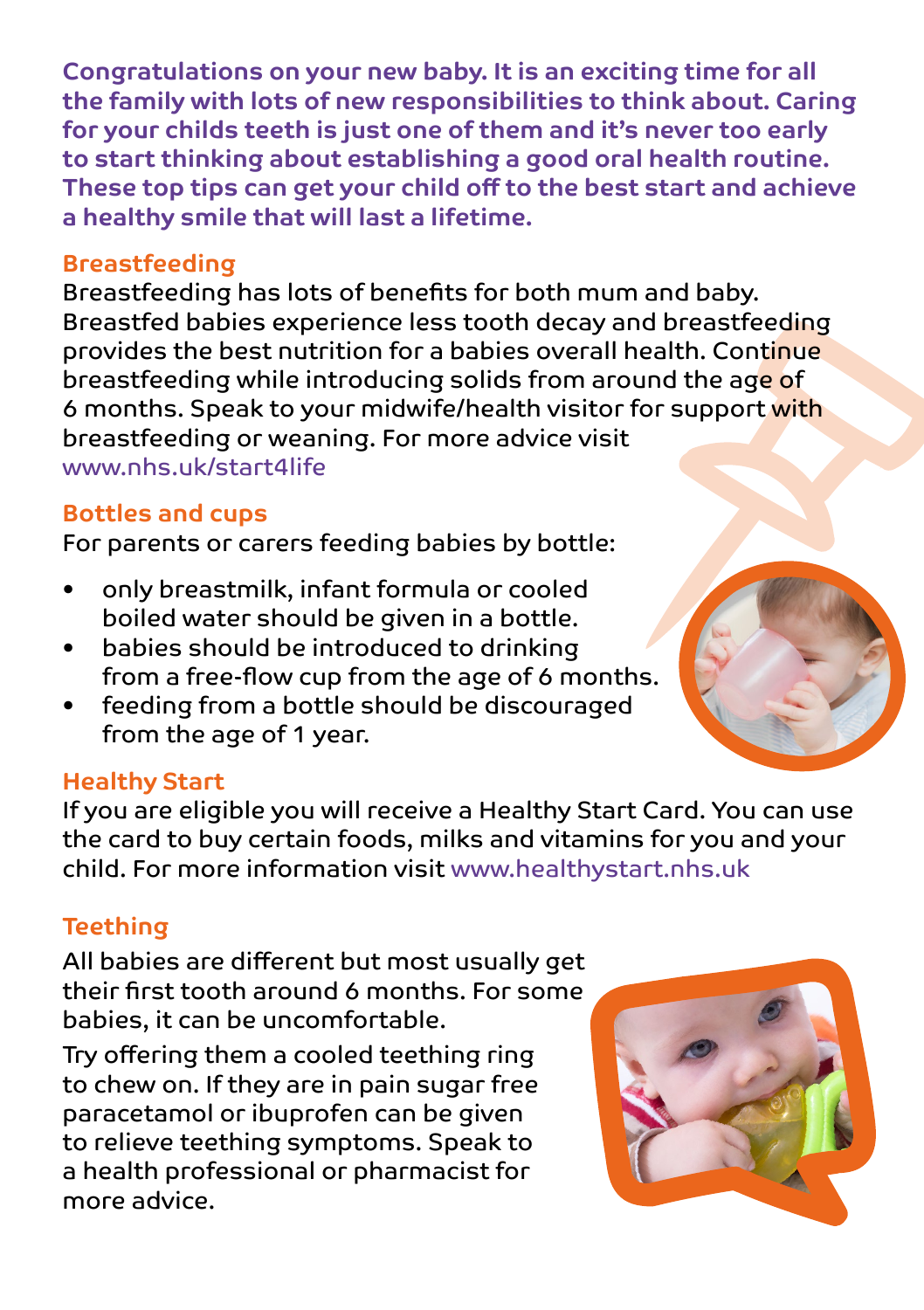## Top Tips for Toothbrushing

- Brushing should start as soon as the first tooth appears, usually around the age of 6 months.
- Choose fluoride toothpaste that all the family can use (minimum of 1,000ppmF); for maximum protection against tooth decay toothpaste containing 1,350 – 1,500ppmF is advised. Always check the label.
- Parents or carers should use no more than a smear of toothpaste (a thin film of paste covering less than three-quarters of the childs brush) for children below 3 years of age.
- Parents or carers should use no more than a peasize amount of toothpaste for children between 3 and 6 years.
- As soon as they are able (usually around the age of 3 years) children should be encouraged to spit out excess toothpaste and not to rinse with water after brushing.
- It can sometimes be a struggle getting babies and young children into a brushing routine. Let them watch you or older siblings and make it fun. Timers and downloadable apps can be helpful to assist younger children with the length of time toothbrushing.
- Parents or carers should brush their young childrens teeth until at least 7 years of age.

#### Visiting a dentist

It is important that both you and your baby have a dental check-up before their first birthday. If you need to find a local NHS dentist call NHS 111 or visit www.nhs.uk

## GM Urgent Dental Care

If you do not have a regular dentist and have a dental emergency call: 0333 332 3800 8.00am – 10.00pm 7 days per week or visit www.gtdhealthcare.co.uk/ patient-services/dental